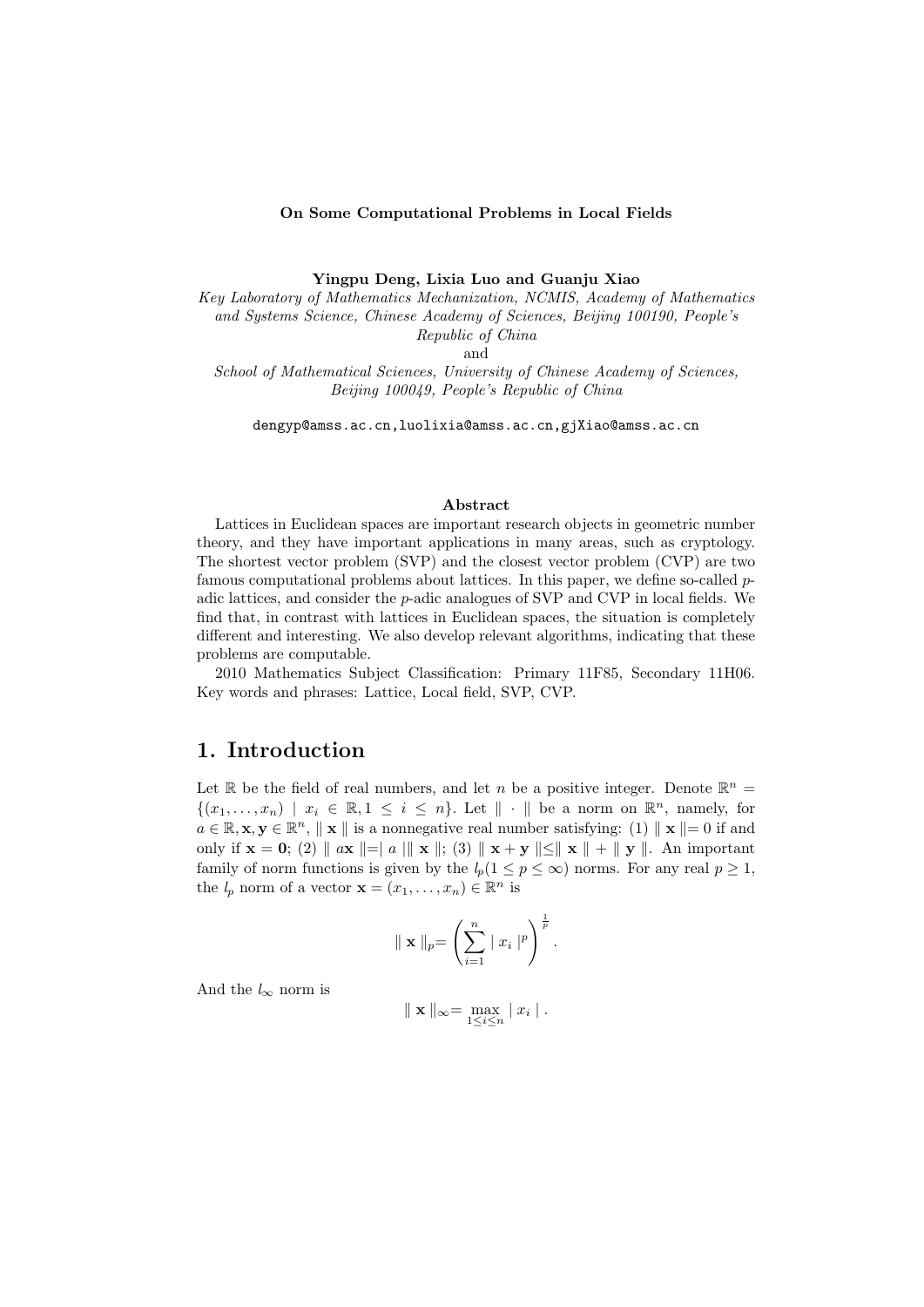Let *m* be a positive integer with  $1 \leq m \leq n$ . Let  $\alpha_1, \ldots, \alpha_m \in \mathbb{R}^n$  be *m* R-linearly independent vectors. A lattice in  $\mathbb{R}^n$  is the set

$$
\mathcal{L}(\alpha_1,\ldots,\alpha_m) = \left\{ \sum_{i=1}^m a_i \alpha_i \mid a_i \in \mathbb{Z}, 1 \leq i \leq m \right\}
$$

of all integral linear combinations of  $\alpha_1, \ldots, \alpha_m$ . The integers *m* and *n* are called the rank and dimension of the lattice, respectively. When  $n = m$ , we say that the lattice is full rank. A lattice in  $\mathbb{R}^n$  is a discrete additive subgroup of it, and the reverse is also true. See [2] for a proof of this fact.

Given a lattice  $\mathcal{L}(\alpha_1, \ldots, \alpha_m)$  in  $\mathbb{R}^n$ , and a norm  $\|\cdot\|$  on  $\mathbb{R}^n$ , there are two famous computational problems, i.e., the shortest vector problem (SVP) and the closest vector problem (CVP). SVP is to find a nonzero lattice vector  $\mathbf{v} \in \mathcal{L}(\alpha_1, \dots, \alpha_m)$ such that

$$
\parallel \mathbf{v} \parallel = \min \{ \parallel \mathbf{x} \parallel \parallel 0 \neq \mathbf{x} \in \mathcal{L}(\alpha_1, \ldots, \alpha_m) \}.
$$

Given a target vector  $\mathbf{t} \in \mathbb{R}^n$  and a lattice  $\mathcal{L}(\alpha_1, \dots, \alpha_m)$  in  $\mathbb{R}^n$ . CVP is to find a lattice vector  $\mathbf{v} \in \mathcal{L}(\alpha_1, \dots, \alpha_m)$  such that

$$
\parallel \mathbf{t} - \mathbf{v} \parallel = \min \{ \parallel \mathbf{t} - \mathbf{x} \parallel \parallel \mathbf{x} \in \mathcal{L}(\alpha_1, \dots, \alpha_m) \}.
$$

Note that, since the zero vector is in fact the shortest vector in a lattice, SVP is to find a second shortest vector in a lattice.

Lattices are important research objects in geometric number theory, see [7]. Algorithmic studies of SVP and CVP can be found in [4]. Lattices in Euclidean spaces have important applications in many areas, such as cryptology. The reader can easily find numerous literatures in recent cryptographic conference proceedings, such as Crypto, Eurocrypt, Asiacrypt, etc.

We know that  $\mathbb R$  is the completion of the field  $\mathbb Q$  of rational numbers with respect to the usual absolute value. Let p be a prime number, and let  $\mathbb{Q}_p$  be the completion of Q with respect to the *p*-adic absolute value. Let *n* be a positive integer, and let *K* be an extension field of  $\mathbb{Q}_p$  of degree *n*. We know that the *p*-adic absolute value on  $\mathbb{Q}_p$  can be extended uniquely to *K*. In this paper, we define so-called *p*adic lattices in *K*, and consider the *p*-adic analogues of SVP and CVP in the local field *K*. We find that, in contrast with lattices in Euclidean spaces, the situation is completely different and interesting. The reason is that *K* not only is a vector space of dimension *n* over  $\mathbb{Q}_p$ , but also itself is a field. However,  $\mathbb{R}^n$  can be viewed as a field only when  $n = 1, 2, 4$ . The case  $n = 2$  is the field of complex numbers and when  $n = 4$ , the field is non-commutative (i.e., Hamilton quaternions). This is the famous Frobenius Theorem. We also develop relevant algorithms, indicating that these problems are computable.

The paper is organized as follows. We give some necessary basic facts about local fields in Section 2. We consider the *p*-adic analogues of the shortest vector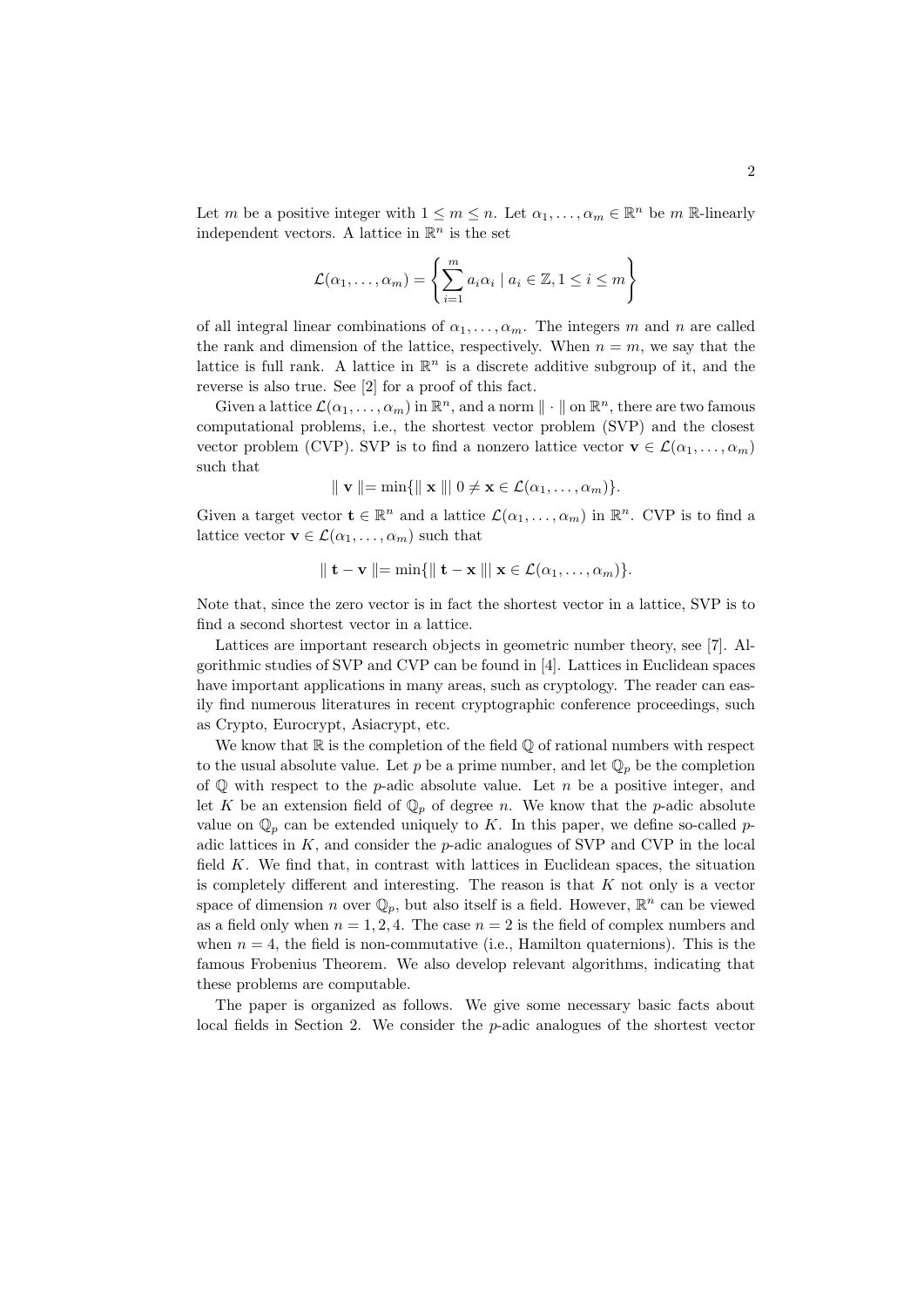problem and the closest vector problem in local fields in Sections 3,4, respectively. We describe a simple relationship between the discriminant of a lattice and  $\lambda_2$  in Section 5.

# **2. Basic facts about local fields**

In this section, we recall some basic facts about local fields, for detailed study of local fields, see [3, 1, 6].

Let *p* be a prime number. For  $x \in \mathbb{Q}$  with  $x \neq 0$ , write  $x = p^t \frac{a}{b}$  with  $t, a, b \in \mathbb{Z}$ and  $p \nmid ab$ . Define  $|x|_p = p^{-t}$  and  $|0|_p = 0$ . Then  $| \cdot |_p$  is a non-Archimedean absolute value on Q. Namely, we have: (1)  $|x|_p \ge 0$  and  $|x|_p = 0$  if and only if  $x=0$ ; (2) | xy |<sub>p</sub>=| x |<sub>p</sub>| y |<sub>p</sub>; (3) | x + y |<sub>p</sub> \le max(| x |<sub>p</sub>,| y |<sub>p</sub>). If | x |<sub>p</sub>\peq y |<sub>p</sub>, then  $|x + y|_{p} = \max(|x|_{p}, |y|_{p}).$ 

Let  $\mathbb{Q}_p$  be the completion of  $\mathbb{Q}$  with respect to  $| \cdot |_p$ . Denote  $\mathbb{Z}_p = \{x \in$  $\mathbb{Q}_p \parallel x \mid_p \leq 1$ .  $\mathbb{Z}_p$  is a discrete valuation ring, it has a unique nonzero principal maximal ideal  $p\mathbb{Z}_p$  and p is called a uniformizer of  $\mathbb{Q}_p$ . The unit group of  $\mathbb{Z}_p$ is  $\mathbb{Z}_p^{\times} = \{x \in \mathbb{Q}_p \mid |x|_p=1\}$ . The residue class field  $\mathbb{Z}_p/p\mathbb{Z}_p$  is a finite field with p elements. We have  $\mathbb{Z}_p = \{\sum_{i=0}^{\infty} a_i p^i \mid a_i \in \{0, 1, 2, \ldots, p-1\}, i \geq 0\}$  and  $\mathbb{Q}_p = \{\sum_{i=j}^{\infty} a_i p^i \mid a_i \in \{0, 1, 2, \dots, p-1\}, i \ge j, j \in \mathbb{Z}\}\.$   $\mathbb{Z}_p$  is compact and  $\mathbb{Q}_p$  is locally compact.

Let *n* be a positive integer, and let *K* be an extension field of  $\mathbb{Q}_p$  of degree *n*. We fix some algebraic closure  $\mathbb{Q}_p$  of  $\mathbb{Q}_p$  and view *K* as a subfield of  $\mathbb{Q}_p$ . Such *K* exists, for example, let  $K = \mathbb{Q}_p(\alpha)$  with  $\alpha^n = p$ . Because  $X^n - p$  is an Eisenstein polynomial over  $\mathbb{Q}_p$ , it is irreducible over  $\mathbb{Q}_p$ , so *K* has degree *n* over  $\mathbb{Q}_p$ . Further, there are only finitely many extension fields of  $\mathbb{Q}_p$  of degree *n* contained in  $\mathbb{Q}_p$ , see [5]. The *p*-adic absolute value  $| \cdot |_p$  on  $\mathbb{Q}_p$  can be extended uniquely to *K*, i.e., for  $x \in K$ , we have  $|x|_p = |N_{K/\mathbb{Q}_p}(x)|_p^{\frac{1}{p}}$ , where  $N_{K/\mathbb{Q}_p}$  is the norm map from *K* to  $\mathbb{Q}_p$ . And *K* is complete with respect to  $|\cdot|_p$ . See [1] for a proof.

Denote  $\mathcal{O}_K = \{x \in K \mid x \mid p \leq 1\}$ .  $\mathcal{O}_K$  is also a discrete valuation ring, it has a unique nonzero principal maximal ideal  $π\mathcal{O}_K$  and  $π$  is called a uniformizer of *K*.  $\mathcal{O}_K$  is a free  $\mathbb{Z}_p$ -module of rank *n*.  $\mathcal{O}_K$  is compact and *K* is locally compact. The unit group of  $\mathcal{O}_K$  is  $\mathcal{O}_K^{\times} = \{x \in K \mid x \mid p=1\}$ . The residue class field  $\mathcal{O}_K/\pi\mathcal{O}_K$ is a finite extension of  $\mathbb{Z}_p/p\mathbb{Z}_p$ . Call the positive integer  $f = [\mathcal{O}_K/\pi\mathcal{O}_K : \mathbb{Z}_p/p\mathbb{Z}_p]$ the residue field degree of  $K/\mathbb{Q}_p$ . As ideals in  $\mathcal{O}_K$ , we have  $p\mathcal{O}_K = \pi^e \mathcal{O}_K$ . Call the positive integer *e* the ramification index of  $K/\mathbb{Q}_p$ . We have  $n = [K : \mathbb{Q}_p] = ef$ . When  $e = 1$ , the extension  $K/\mathbb{Q}_p$  is unramified, and when  $e = n$ ,  $K/\mathbb{Q}_p$  is totally ramified. Each element *x* of the multiplicative group  $K^{\times}$  of nonzero elements of *K* can be written uniquely as  $x = u\pi^t$  with  $u \in \mathcal{O}_K^{\times}$  and  $t \in \mathbb{Z}$ . We have  $p = u\pi^e$  with  $u \in \mathcal{O}_K^{\times}$ , so  $| \pi |_{p} = p^{-\frac{1}{e}}$ . The valuation group of *K* is

$$
\{ |x|_p | x \in K^\times \} = p^{\frac{\mathbb{Z}}{e}}.
$$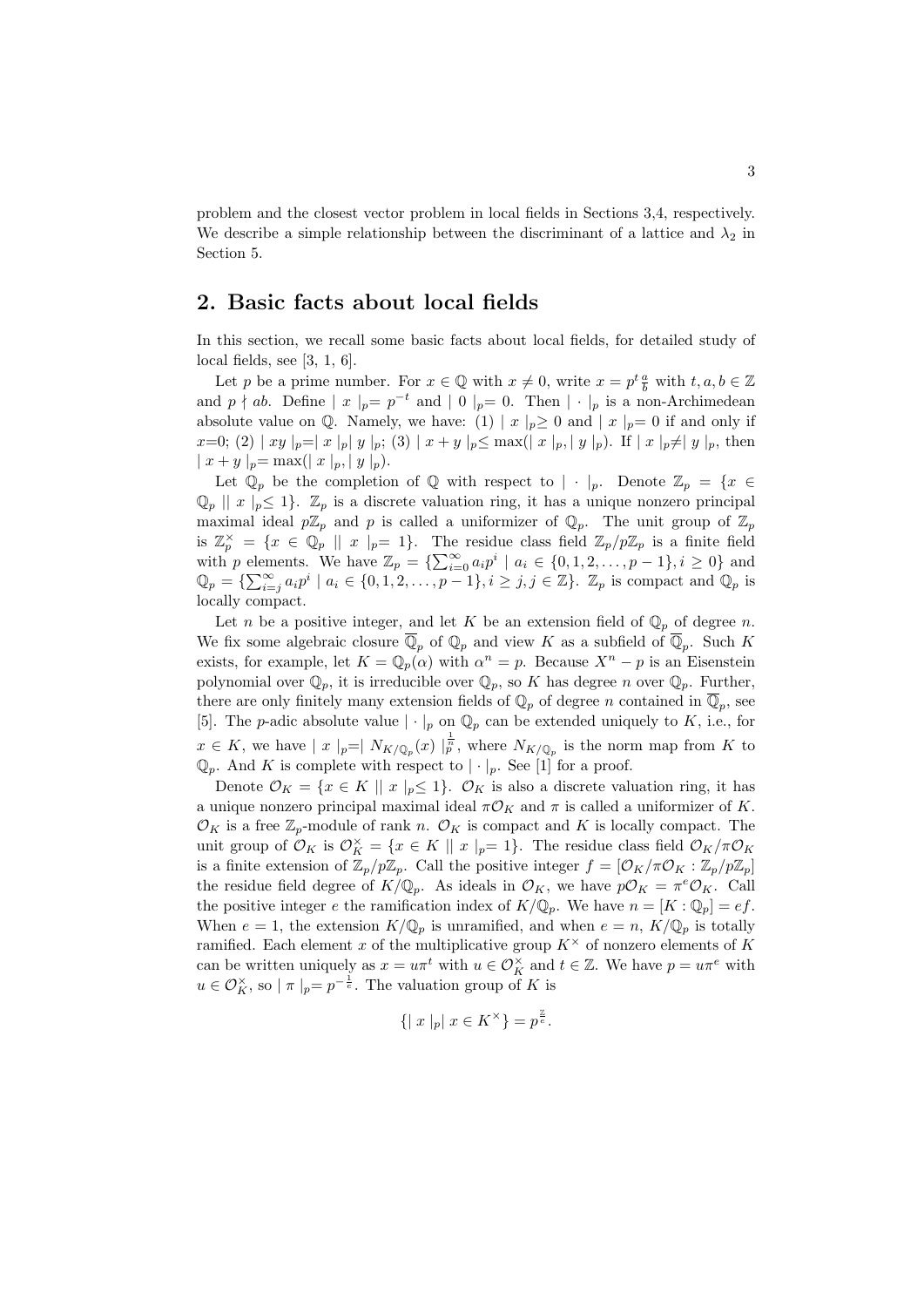## **3. Longest vector problem in local fields**

As in the previous section, let *p* be a prime number, and let *K* be an extension field of  $\mathbb{Q}_p$  of degree *n*, where *n* is a positive integer. Let *m* be a positive integer with  $1 \leq m \leq n$ . Let  $\alpha_1, \ldots, \alpha_m \in K$  be  $m \mathbb{Q}_p$ -linearly independent vectors. A lattice in *K* is the set

$$
\mathcal{L}(\alpha_1,\ldots,\alpha_m) = \left\{ \sum_{i=1}^m a_i \alpha_i \mid a_i \in \mathbb{Z}_p, 1 \le i \le m \right\}
$$

of all  $\mathbb{Z}_p$ -linear combinations of  $\alpha_1, \ldots, \alpha_m$ . The sequence of vectors  $\alpha_1, \ldots, \alpha_m$  is called a basis of the lattice  $\mathcal{L}(\alpha_1, \ldots, \alpha_m)$ . The integers *m* and *n* are called the rank and dimension of the lattice, respectively. When  $n = m$ , we say that the lattice is full rank.

**Lemma 3.1.** *The lattice*  $\mathcal{L} = \mathcal{L}(\alpha_1, \dots, \alpha_m)$  *is compact in K.* 

*Proof.* Since  $|\cdot|_p$  makes  $\mathcal L$  a metric space, compactness is equivalent to sequential compactness. We have therefore to show that every sequence  $\{A_j\}_{j=1}^{\infty}$  of elements of  $L$  has a convergent subsequence. The proof applies the well-known "diagonal" process" to the representation

$$
A_j = \sum_{i=1}^m a_j^{(i)} \alpha_i.
$$

Since  $a_j^{(i)} \in \mathbb{Z}_p$  and  $\mathbb{Z}_p$  is compact, there is a convergent subsequence  $a_{n_{j1}}^{(1)}$  of  $a_j^{(1)}$ . Also, there is a convergent subsequence  $a_{n_{j2}}^{(2)}$  of  $a_{n_{j1}}^{(2)}$ , there is a convergent subsequence  $a_{n_{j3}}^{(3)}$  of  $a_{n_{j2}}^{(3)}$ , and so on. Finally, we obtain convergent subsequences  $a_{n_{j_m}}^{(i)}$  of  $a_j^{(i)}$  for each  $1 \leq i \leq m$ . Then

$$
\sum_{i=1}^m a_{n_{j_m}}^{(i)} \alpha_i
$$

is a convergent subsequence of  $A_i$ .

For any element  $\alpha = \sum_{i=1}^{m} a_i \alpha_i \in \mathcal{L}$ , since each  $a_i \in \mathbb{Z}_p$ , we have

$$
|\alpha|_p = |\sum_{i=1}^m a_i \alpha_i|_p \le \max_{1 \le i \le m} (|a_i \alpha_i|_p) \le \max_{1 \le i \le m} (| \alpha_i|_p).
$$

This indicates that the length  $| \alpha |_p$  of any element of the *p*-adic lattice  $\mathcal L$  is bounded above. Since the valuation group of  $K$  is discrete, as a subset of  $K$ , the set of lengths of elements of the lattice  $\mathcal L$  is also discrete. So we have the following definition.

 $\Box$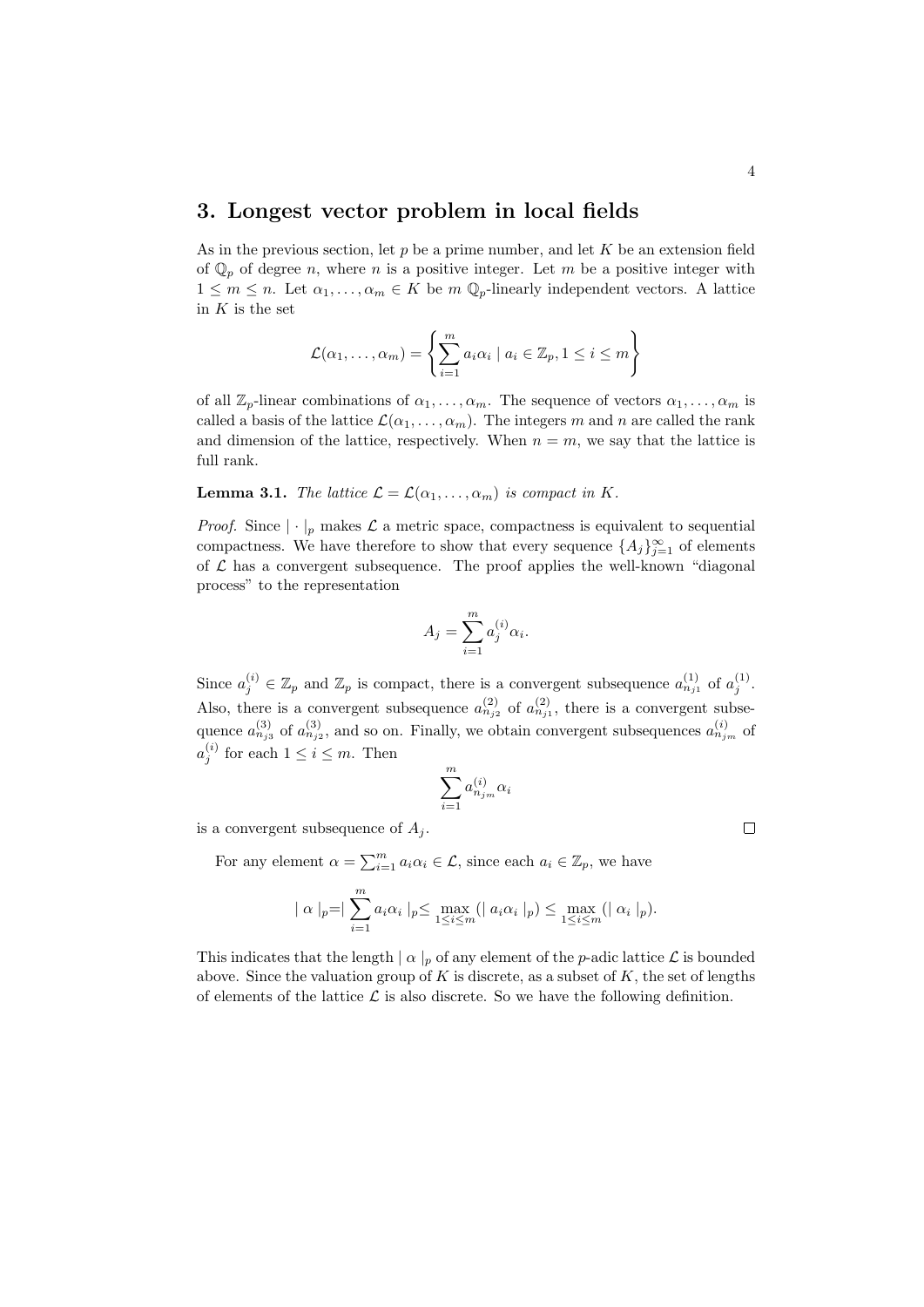**Definition 3.2.** Let  $\mathcal{L} = \mathcal{L}(\alpha_1, \dots, \alpha_m)$  be a lattice in *K.* We define recursively a *sequence of positive real numbers:*  $\lambda_1, \lambda_2, \lambda_3, \ldots$  *as follows.* 

$$
\lambda_1 = \max_{1 \le i \le m} (|\alpha_i|_p)
$$
  

$$
\lambda_{j+1} = \max\{|x|_p | x \in \mathcal{L}, |x|_p < \lambda_j\} \text{ for } j \ge 1.
$$

We have  $\lambda_1 > \lambda_2 > \lambda_3 > ...$  and  $\lim_{j \to \infty} \lambda_j = 0$ . In fact, we have the following.

**Lemma 3.3.** *Let*  $\mathcal{L} = \mathcal{L}(\alpha_1, \dots, \alpha_m)$  *be a lattice in K, and let*  $0 \neq \alpha \in \mathcal{L}$  *be any nonzero element of the lattice. Then we have*

$$
p^{-\frac{1}{e}}\lambda_j \ge \lambda_{j+1} \ge p^{-j} \mid \alpha \mid_p \text{ for } j \ge 1,
$$

*where e is the ramification index for*  $K/\mathbb{Q}_p$ *.* 

*Proof.* Induction on *j*. Note that the valuation group of *K* is

$$
\{ |x|_p | x \in K^\times \} = p^{\frac{p}{e}}.
$$

 $\Box$ 

**Definition 3.4.** *Given a lattice*  $\mathcal{L} = \mathcal{L}(\alpha_1, \dots, \alpha_m)$  *in K, the longest vector problem (LVP)* is to find a lattice vector  $v \in \mathcal{L}$  such that  $|v|_p = \lambda_2$ .

Of course, the longest vector *v* is not unique, for, if  $u \in \mathbb{Z}_p^{\times}$ , then *uv* is also a longest vector in the lattice *L*.

**Example 1.** Put  $\mathcal{L} = \mathcal{O}_K$ . Since any nonzero element  $\alpha$  of  $\mathcal{O}_K$  can be written uniquely as  $\alpha = u\pi^t$  with  $u \in \mathcal{O}_K^{\times}$  and  $t \in \mathbb{Z}, t \geq 0$ , where  $\pi$  is a uniformizer of *K*. So  $|\pi|_p = \lambda_2$  and the uniformizer  $\pi$  is a longest vector in  $\mathcal{O}_K$ . Since uniformizers are important for a local field *K*, so the LVP is significant.

**Proposition 3.5.** *Given a lattice*  $\mathcal{L} = \mathcal{L}(\alpha_1, \dots, \alpha_m)$  *in K with*  $|\alpha_1|_p \geq |\alpha_2|_p \geq$  $| \alpha_3 |_p \geq \cdots \geq | \alpha_m |_p$ . If  $K/\mathbb{Q}_p$  is unramified, then, for  $j \geq 0$ ,  $p^j \alpha_1 \in \mathcal{L}$  satisfying

$$
|p^j \alpha_1|_p = \lambda_{j+1} = p^{-j} \lambda_1.
$$

*Proof.* Since the valuation group of *K* is  $p^{\mathbb{Z}}$ , the result follows.

 $\Box$ 

The above proposition shows that the LVP is easy to solve for a unramified extension  $K/\mathbb{Q}_n$ .

**Theorem 3.6.** *Given a lattice*  $\mathcal{L} = \mathcal{L}(\alpha_1, \dots, \alpha_m)$  *in K. Fix an integer*  $j \geq 2$ *. There exists an algorithm to find a lattice vector*  $v_j \in \mathcal{L}$  *satisfying* 

$$
|v_j|_p = \lambda_j.
$$

*The algorithm takes*  $O(p^{m(j-1)})$  *many p*-adic absolute value computations of ele*ments of K.*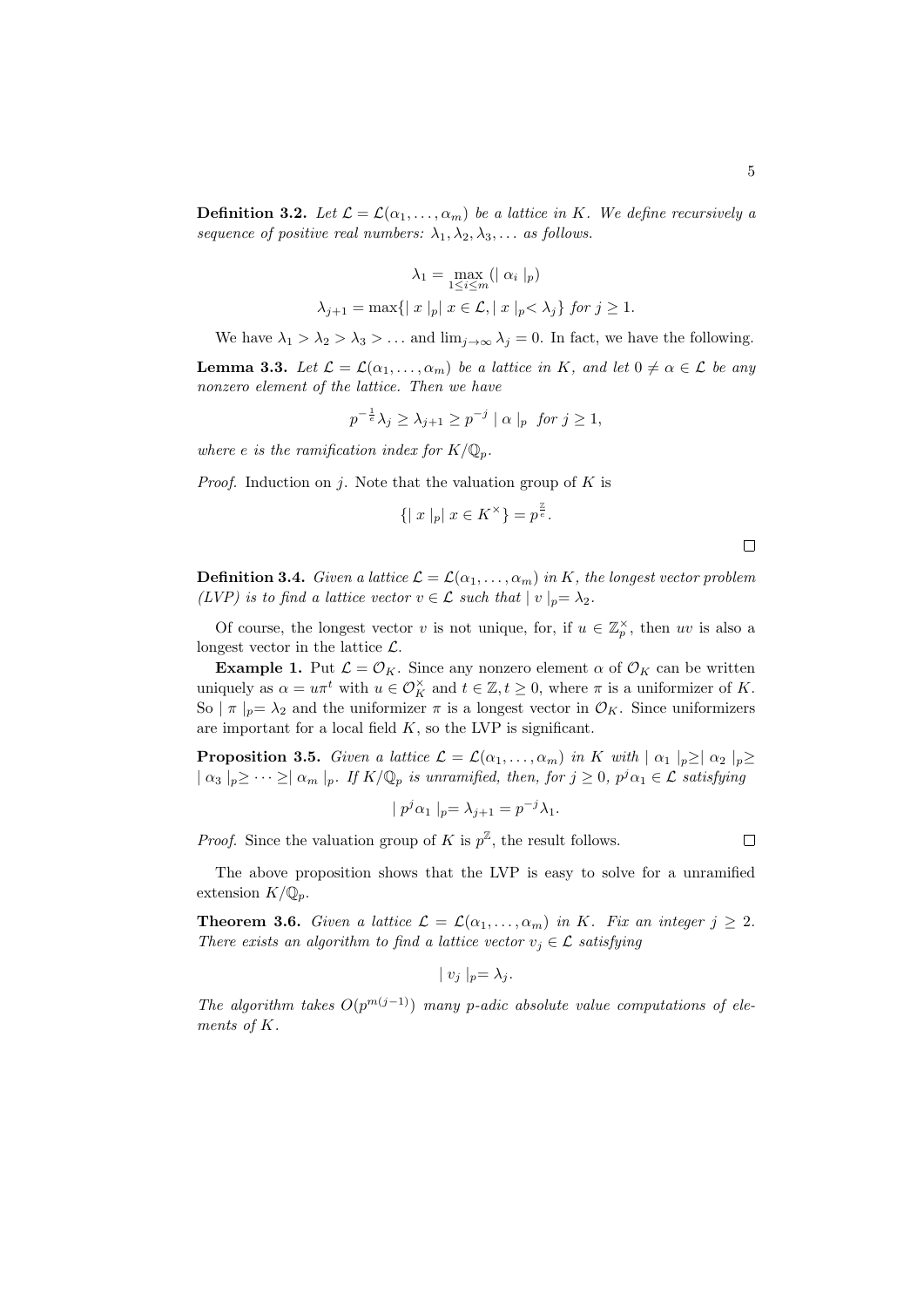*Proof.* Without loss of generality, we can assume  $| \alpha_1 |_{p} \geq | \alpha_2 |_{p} \geq | \alpha_3 |_{p} \geq \cdots \geq$ *| α<sup>m</sup> |p*. Let *α ∈ L* be an arbitrary vector. Write

$$
\alpha = \sum_{i=1}^{m} b_i \alpha_i + p^{j-1} \beta,
$$

with  $b_i \in \mathbb{Z}, 0 \le b_i \le p^{j-1} - 1, 1 \le i \le m$  and  $\beta \in \mathcal{L}$ . Set

$$
S_j = \left\{ \sum_{i=1}^m b_i \alpha_i \mid b_i \in \mathbb{Z}, 0 \le b_i \le p^{j-1} - 1, 1 \le i \le m \right\} \bigcup \{ p^{j-1} \alpha_1 \}.
$$

There are  $p^{m(j-1)}+1$  elements in  $S_j$ . By Lemma 3.3, we have  $|p^{j-1}\beta|_p \leq |p^{j-1}\alpha_1|$  ≤  $\lambda_j$ . If  $|\sum_{i=1}^m b_i \alpha_i|_p > \lambda_j$ , then  $|\alpha|_p = |\sum_{i=1}^m b_i \alpha_i + p^{j-1}\beta|_p = |\sum_{i=1}^m b_i \alpha_i|_p$ . If  $|\sum_{i=1}^m b_i \alpha_i|_p \leq \lambda_j$ , then  $|\alpha|_p = |\sum_{i=1}^m b_i \alpha_i + p^{j-1}\beta|_p \leq \lambda_j$ . Hence there are lattice vectors of length  $\lambda_1, \ldots, \lambda_{j-1}$  in  $S_j$ . Suppose there is no lattice vector of length  $\lambda_j$  in  $S_j$ . Then we have  $|p^{j-1}\alpha_1| < \lambda_j$ . If  $|\sum_{i=1}^m b_i \alpha_i|_p < \lambda_j$ , then  $|\alpha|_p =$  $| \sum_{i=1}^{m} b_i \alpha_i + p^{j-1} \beta |_p < \lambda_j$ . Hence there is no lattice vector of length  $\lambda_j$  in *L*. It is impossible. So there is a lattice vector of length  $\lambda_j$  in  $S_j$ . Hence  $v_j$  can be taken as the *j*-th longest vector in  $S_j$ . The assertion about the time of the algorithm is obvious. We ignore the time of comparing.  $\Box$ 

We know, from the proof of the above theorem, that we can simultaneously find out the values  $\lambda_2, \lambda_3, \ldots, \lambda_j$  and the corresponding vectors  $v_2, v_3, \ldots, v_j$ . From the proof of Theorem 3.6, the mentioned algorithm is a brute force searching algorithm. We provide a numerical example.

**Example 2.** Let  $K = \mathbb{Q}_2(\sqrt[3]{2})$ . Here  $p = 2$  and  $n = 3$ . Let  $\mathcal{L} = \mathbb{Z}_p + \mathbb{Z}_p\sqrt[3]{2}$  be attice in  $K$  of pank 2. Here  $m = 2$  and  $c_1 = 1$ ,  $c_2 = \sqrt[3]{2}$ . Since  $\log_2 1 = 2^{-\frac{1}{2}}$ , we a lattice in *K* of rank 2. Here  $m = 2$  and  $\alpha_1 = 1, \alpha_2 = \sqrt[3]{2}$ . Since  $|\alpha_2|_2 = 2^{-\frac{1}{3}}$ , we have  $\lambda_1 = 1$ . We want to find  $\lambda_3$ . Set

$$
S_3 = \{i + j\alpha_2 \mid 0 \le i, j \le 3\} \bigcup \{4\}.
$$

Using  $N_{K/\mathbb{Q}_2}(i + j\alpha_2) = i^3 + 2j^3$ , we can easily find out the 2-adic absolute value of each element of  $S_3$ . A calculation shows that  $\lambda_2 = 2^{-\frac{1}{3}}, \lambda_3 = 2^{-1}$  and  $v_2 = \alpha_2, v_3 =$ 2.

#### **4. Closest vector problem in local fields**

As in the previous section, let *p* be a prime number, and let *K* be an extension field of  $\mathbb{Q}_p$  of degree *n*, where *n* is a positive integer. Let *m* be a positive integer with  $1 \leq m \leq n$ . Let  $\mathcal{L} = \mathcal{L}(\alpha_1, \dots, \alpha_m)$  be a lattice in *K*. In this section, we consider the *p*-adic analogue of the closest vector problem in *K*. Suppose  $| \alpha_1 |_{p} \geq | \alpha_2 |_{p} \geq$  $| \alpha_3 |_p \geq \cdots \geq | \alpha_m |_p$ .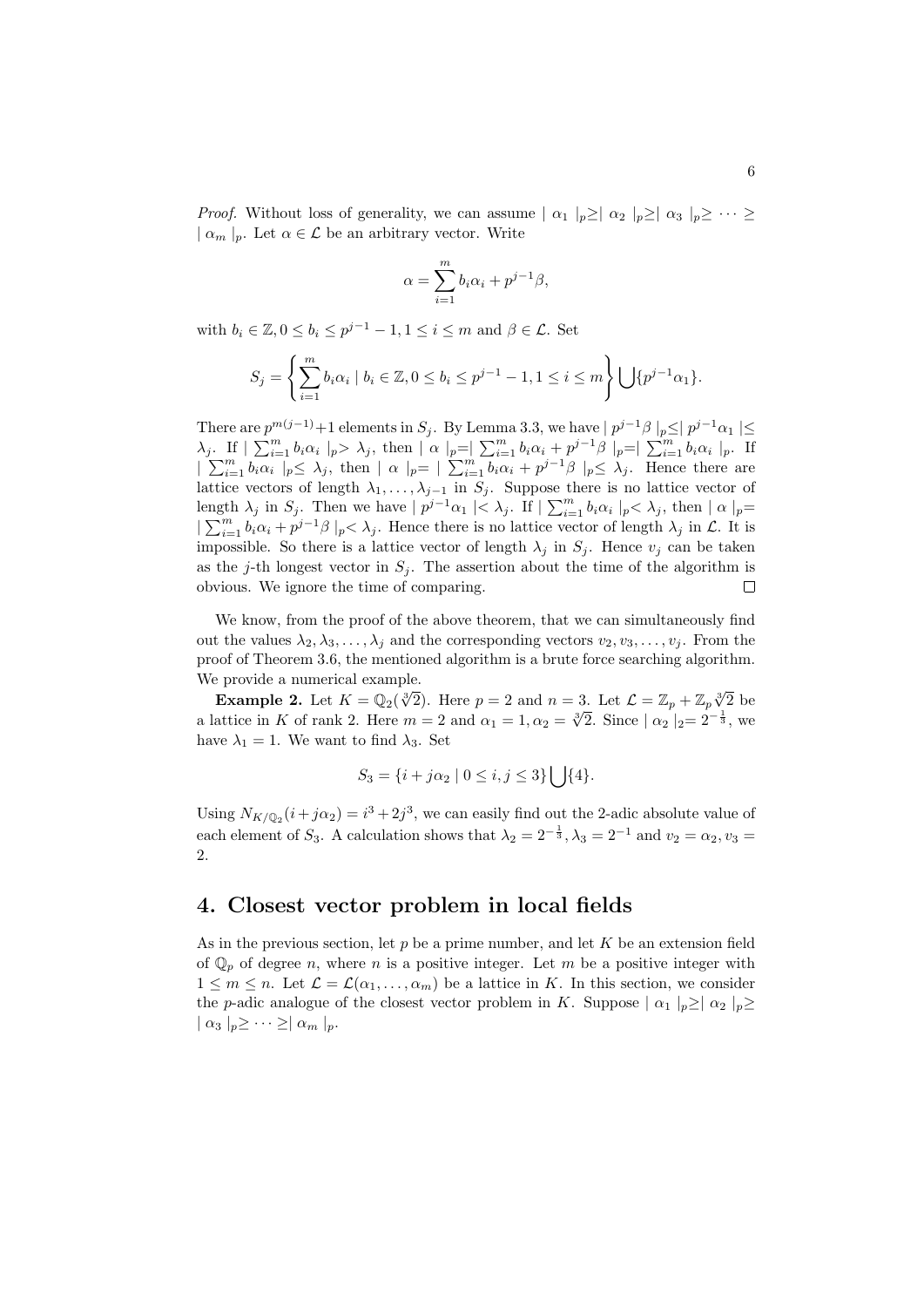Given a target vector  $t \in K$ . Since the function

$$
\mathcal{L} \longrightarrow \mathbb{R}, v \longmapsto |t - v|_p
$$

is continuous on the compact set  $\mathcal{L}$ , it can take the minimum and maximum on  $\mathcal{L}$ . Set

$$
\mu_{\min} = \min_{v \in \mathcal{L}} |t - v|_p \text{ and } \mu_{\max} = \max_{v \in \mathcal{L}} |t - v|_p.
$$

If  $t \in \mathcal{L}$ , it is obvious that we have  $\mu_{\min} = 0$  and  $\mu_{\max} = \lambda_1$ . Here  $\lambda_1$  is the same as in Definition 3.2. So we below assume  $t \notin \mathcal{L}$ . Hence  $\mu_{\min} > 0$ . Since the valuation group of *K* is discrete, the above distance function will take only finitely many values. So we have the following definition.

**Definition 4.1.** *Let*  $\mathcal{L} = \mathcal{L}(\alpha_1, \dots, \alpha_m)$  *be a lattice in K and let*  $t \in K - \mathcal{L}$  *be a target vector. Define s positive real numbers*  $\mu_1 > \mu_2 > \mu_3 > \cdots > \mu_s$  *as follows, where s is a positive integer.*

$$
\{\mu_1, \mu_2, \mu_3, \ldots, \mu_s\} = \{ |t - v|_p | v \in \mathcal{L} \}.
$$

*So*  $\mu_{\text{max}} = \mu_1$  *and*  $\mu_{\text{min}} = \mu_s$ *.* 

If  $|t|_p > \lambda_1$ , since  $|t - v|_p = |t|_p$ , we have  $\mu_{\min} = \mu_{\max} = |t|_p$ . So we below assume  $|t|_p \leq \lambda_1$ .

**Definition 4.2.** *Let*  $\mathcal{L} = \mathcal{L}(\alpha_1, \dots, \alpha_m)$  *be a lattice in K and let*  $t \in K - \mathcal{L}$  *be a target vector with*  $|t|_p \leq \lambda_1$ . The closest vector problem (CVP) is to find a lattice *vector*  $v \in \mathcal{L}$  *such that* 

$$
|t-v|_p=\mu_{\min}.
$$

*And the farthest vector problem (FVP) is to find a lattice vector*  $v \in \mathcal{L}$  *such that* 

$$
|t - v|_p = \mu_{\max}.
$$

**Proposition 4.3.** *Let*  $\mathcal{L} = \mathcal{L}(\alpha_1, \dots, \alpha_m)$  *be a lattice in K and let*  $t \in K - \mathcal{L}$  *be a* target vector with  $|t|_p \leq \lambda_1$ . Suppose  $|t|_p \neq \lambda_j$  for any  $j \geq 1$ . Let  $j_0 \geq 1$  be such that  $\lambda_{j_0+1}$   $\langle |t|_p \langle \lambda_{j_0} \rangle$ . Then we have  $s = j_0 + 1$  and  $\mu_i = \lambda_i$  for  $1 \le i \le j_0$  and  $\mu_{j_0+1} = |t|_p$ .

*Proof.* For any  $v \in \mathcal{L}$ , we have  $|t - v|_p = \max(|t|_p, |v|_p)$ . If  $|v|_p \leq \lambda_{j_0+1}$ , then  $|t-v|_p=|t|_p$ . If  $|v|_p \geq \lambda_{j_0}$ , then  $|t-v|_p=|v|_p$ . The result follows.  $\Box$ 

**Theorem 4.4.** *Let*  $\mathcal{L} = \mathcal{L}(\alpha_1, \dots, \alpha_m)$  *be a lattice in K and let*  $t \in K - \mathcal{L}$  *be a target vector with*  $|t|_p \leq \lambda_1$ *. Suppose*  $|t|_p \neq \lambda_j$  *for any*  $j \geq 1$ *. There exists an algorithm to find the values*  $\mu_i, 1 \leq i \leq s$  *and the lattice vectors*  $v_i \in \mathcal{L}$  *such that* 

$$
|t - v_i|_p = \mu_i \text{ for } 1 \leq i \leq s.
$$

*The algorithm takes*  $O\left(\frac{\lambda_1}{|t|}\right)$ *|t|<sup>p</sup>* )*mn*) *many p-adic absolute value computations of elements of K.*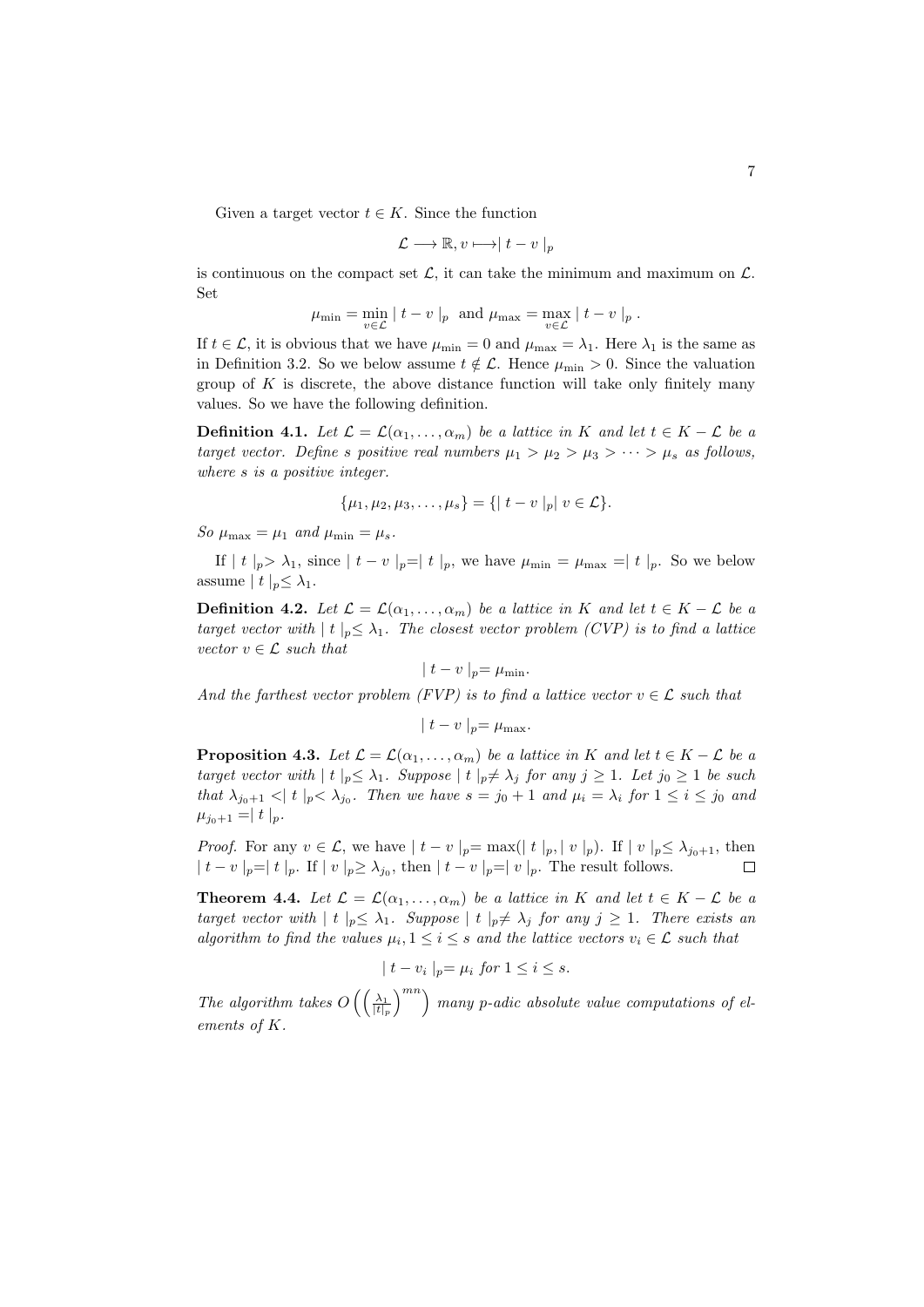*Proof.* By Lemma 3.3,  $\lambda_{j+1} \leq p^{-\frac{1}{e}} \lambda_j$  for  $j \geq 1$ . Hence  $\lambda_j \leq p^{-\frac{j-1}{e}} \lambda_1$ . Let  $j_0 \geq 1$  be such that  $\lambda_{j_0+1}$   $\lt |t|_p$   $\lt \lambda_{j_0}$ . We have  $|t|_p$   $\lt p^{-\frac{j_0-1}{e}}\lambda_1$ . Hence  $j_0$   $\lt e$   $\log_p\left(\frac{\lambda_1}{|t|_p}\right)$  $+$  $1 \leq n \log_p \left( \frac{\lambda_1}{|t|_p} \right)$  $+1$ . Now the result follows from Proposition 4.3 and Theorem 3.6.  $\Box$ 

**Example 3.** Let *L* be as in Example 2. Suppose  $t = \alpha_2^2$ . Since  $|t|_2 = 2^{-\frac{2}{3}}$ , we see  $\lambda_3 < |t|_2 < \lambda_2$ . So  $s = 3$  and  $\mu_1 = 1, \mu_2 = 2^{-\frac{1}{3}}, \mu_3 = 2^{-\frac{2}{3}}$ .

**Theorem 4.5.** *Let*  $\mathcal{L} = \mathcal{L}(\alpha_1, \dots, \alpha_m)$  *be a lattice in K and let*  $t \in K - \mathcal{L}$  *be a* target vector with  $|t|_p \leq \lambda_1$ . Suppose  $|t|_p = \lambda_{j_0}$  for some  $j_0 \geq 1$ . Then  $s \geq j_0$ *and there exists an algorithm to find the values*  $\mu_i, 1 \leq i \leq j_0$  *and the lattice vectors*  $v_i \in \mathcal{L}$  *such that* 

$$
|t - v_i|_p = \mu_i \text{ for } 1 \le i \le j_0.
$$

*The algorithm takes*  $O\left(p^{-m}\left(\frac{\lambda_1}{|t|_p}\right)\right)$ )*mn*) *many p-adic absolute value computations of elements of K.*

*Proof.* Now by assumption  $|t|_p = \lambda_{j_0}$  for some  $j_0 \geq 1$ . For  $v \in \mathcal{L}$  with  $|v|_p < \lambda_{j_0}$ , then  $|t-v|_p = \lambda_{j_0}$ . For  $v \in \mathcal{L}$  with  $|v|_p > \lambda_{j_0}$ , then  $|t-v|_p = |v|_p$ . For  $v \in \mathcal{L}$  with  $|v|_p = \lambda_{j_0}$ , then  $|t - v|_p \leq \lambda_{j_0}$ . Hence  $s \geq j_0$ , and  $\mu_i = \lambda_i$  for  $1 \leq i \leq j_0$ . From the proof of Theorem 4.4, we have  $j_0 < n \log_p \left( \frac{\lambda_1}{|t|_p} \right)$  $+1$ . Since we can put  $v_{j_0} = 0$ , we only need to know the vectors  $v_i \in \mathcal{L}$  such that  $|v_i|_p = \lambda_i$  for  $1 \le i \le j_0 - 1$ , the theorem follows from Theorem 3.6.

By the above Theorems 4.4 and 4.5, in any case, we always have  $\mu_1 = \lambda_1$ . When  $|t|_p < \lambda_1$ , we can put  $v_1 = \alpha_1$ ; when  $|t|_p = \lambda_1$ , we can put  $v_1 = 0$ . So the FVP is easy to solve.

**Theorem 4.6.** *Let*  $\mathcal{L} = \mathcal{L}(\alpha_1, \dots, \alpha_m)$  *be a lattice in K and let*  $t \in K - \mathcal{L}$  *be a* target vector with  $|t|_p \leq \lambda_1$ . Suppose  $|t|_p = \lambda_{j_0}$  for some  $j_0 \geq 1$ . Then  $s \geq j_0$ *and there exists an algorithm to find the values*  $\mu_i, j_0 < i \leq s$  *and the lattice vectors*  $v_i \in \mathcal{L}$  *such that* 

$$
|t - v_i|_p = \mu_i \text{ for } j_0 < i \leq s.
$$

*The algorithm terminates within finite steps.*

*Proof.* For  $v \in \mathcal{L}$ , write

$$
v = \sum_{i=1}^{m} b_i \alpha_i + p^{j_0} \beta
$$

with  $b_i \in \mathbb{Z}, 0 \leq b_i \leq p^{j_0} - 1$  for  $1 \leq i \leq m$  and  $\beta \in \mathcal{L}$ . By Lemma 3.3, we have  $|p^{j_0}\beta|_p \leq \lambda_{j_0+1}$ . Set  $\alpha = \sum_{i=1}^m b_i \alpha_i$ . If  $|\alpha|_p > \lambda_{j_0}$ , then we have  $|t - v|_p =$  $|t-\alpha-p^{j_0}\beta|_p=|\alpha|_p$ . If  $|\alpha|_p<\lambda_{j_0}$ , then we have  $|t-v|_p=|t-\alpha-p^{j_0}\beta|_p=$  $|t|_p = \lambda_{j_0}$ . If  $| \alpha |_p = \lambda_{j_0}$ , then we have  $|t - v|_p = |t - \alpha - p^{j_0} \beta|_p \leq \lambda_{j_0}$ .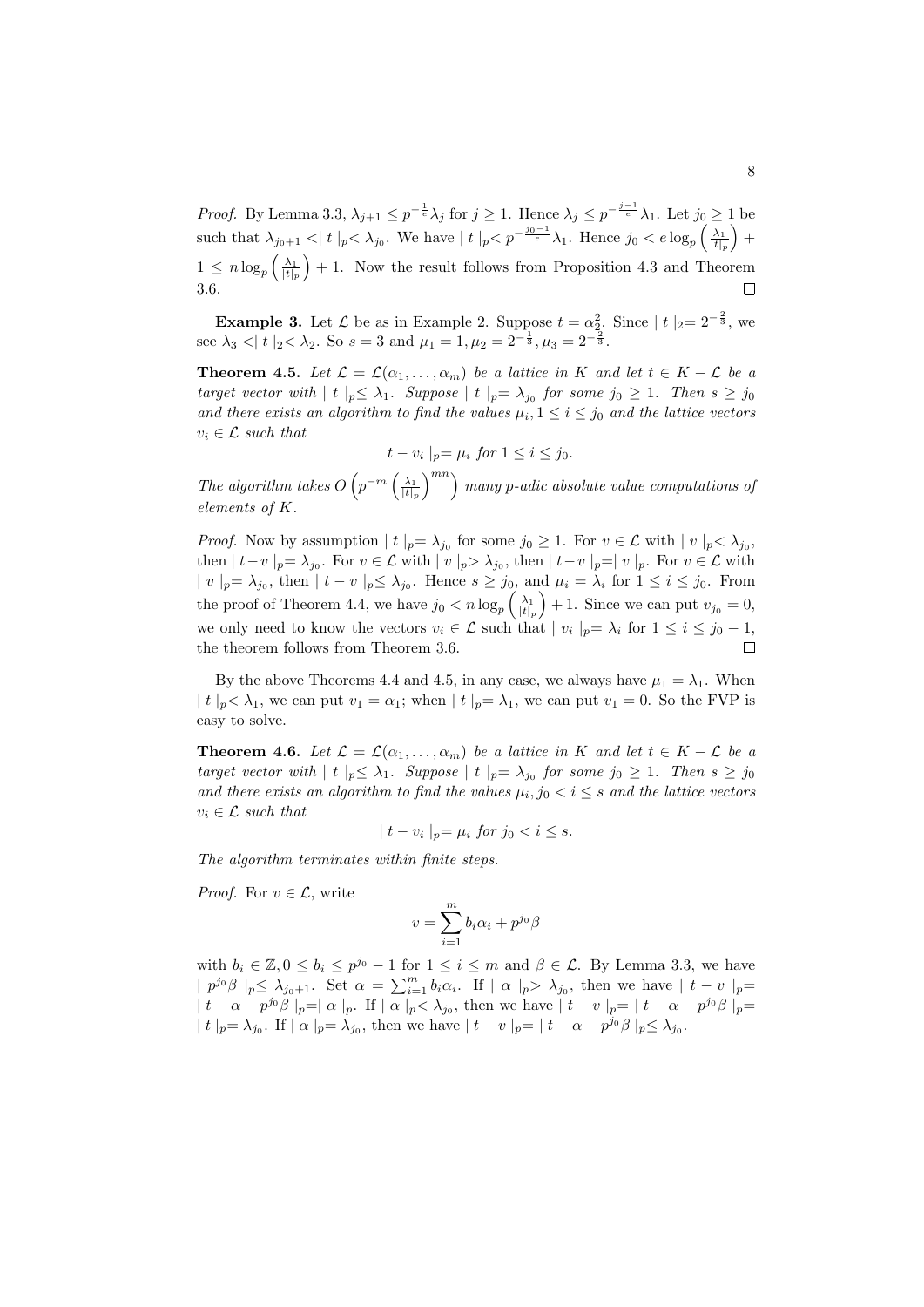Denote  $B_1$  the set of such  $\alpha$  with  $|\alpha|_p = \lambda_{j_0}$ .  $B_1$  is a non-empty finite set. Set

$$
\eta_1 = \min\{|t - \alpha|_p| \alpha \in B_1\}.
$$

Then we have  $\eta_1 \leq \lambda_{j_0}$ . If  $\eta_1 > p^{-j_0} \lambda_1$ , since  $|p^{j_0}\beta|_p \leq p^{-j_0} \lambda_1$ , we have  $\mu_{\min} = \eta_1$ . And

$$
\{\mu_1, \ldots, \mu_s\} = \{\lambda_1, \ldots, \lambda_{j_0}\} \bigcup \{|t - \alpha|_p| \alpha \in B_1\}.
$$

We have done. If  $\eta_1 \leq p^{-j_0} \lambda_1$ , assume  $\eta_1 > p^{-j_1} \lambda_1$  with some integer  $j_1 > j_0$ . For  $v \in \mathcal{L}$ , write

$$
v = \sum_{i=1}^{m} b_i \alpha_i + p^{j_1} \beta
$$

with  $b_i \in \mathbb{Z}, 0 \leq b_i \leq p^{j_1} - 1$  for  $1 \leq i \leq m$  and  $\beta \in \mathcal{L}$ . Repeating the above process. Set  $\alpha = \sum_{i=1}^{m} b_i \alpha_i$ . We need only to consider the case  $| \alpha |_{p} = \lambda_{j_0}$ . Denote  $B_2$  the set of such  $\alpha$  with  $| \alpha |_{p} = \lambda_{j_0}$ .  $B_2$  is a non-empty finite set. Set

$$
\eta_2 = \min\{|t - \alpha|_p| \alpha \in B_2\}.
$$

Since  $B_1$  is a subset of  $B_2$ , we have  $\eta_2 \leq \eta_1$ . If  $\eta_2 > p^{-j_1} \lambda_1$ , since  $|p^{j_1} \beta|_p \leq p^{-j_1} \lambda_1$ , we have  $\mu_{\min} = \eta_2$ . And

$$
\{\mu_1, \ldots, \mu_s\} = \{\lambda_1, \ldots, \lambda_{j_0}\} \bigcup \{|t - \alpha|_p| \alpha \in B_2\}.
$$

We have done. If  $\eta_2 \leq p^{-j_1} \lambda_1$ , assume  $\eta_2 > p^{-j_2} \lambda_1$  with some integer  $j_2 > j_1$ . And so on. Since  $\mu_{\min} > 0$ , there is some integer  $k \geq 1$  such that  $\mu_{\min} > p^{-j_{k-1}}\lambda_1$ . Hence  $\eta_k \ge \mu_{\min} > p^{-j_{k-1}}\lambda_1$ . So  $\eta_k = \mu_{\min}$ . And

$$
\{\mu_1,\ldots,\mu_s\}=\{\lambda_1,\ldots,\lambda_{j_0}\}\bigcup\{|t-\alpha|_p|\alpha\in B_k\},\
$$

where

$$
B_k = \left\{ \alpha = \sum_{i=1}^m b_i \alpha_i \mid b_i \in \mathbb{Z}, 0 \le b_i \le p^{j_{k-1}} - 1 \text{ for } 1 \le i \le m, \mid \alpha \mid_p = \lambda_{j_0} \right\}.
$$

We have done.

**Example 4.** We provide two toy examples to explain that both cases 
$$
s = j_0
$$
 and  $s > j_0$  will happen. In these two examples, let  $\mathcal{L} = \mathbb{Z}_p$ , i.e.,  $m = 1$  and  $\alpha_1 = 1$ . We have  $\lambda_1 = 1$ . (1) Let  $K = \mathbb{Q}_2(\zeta)$ , where  $\zeta$  is a primitive 3-th root of unity.  $K/\mathbb{Q}_2$  is unramified, see [1]. Here  $n = 2$  and  $p = 2$ . Suppose  $t = \zeta$ . Since  $|t|_2 = 1$ , we have  $j_0 = 1$ . Hence  $B_1 = \{1\}$ . Since  $|t - 1|_2 = 1$ , we have  $\eta_1 = 1$ . So  $s = 1, \mu_1 = 1$ . (2) Let  $K = \mathbb{Q}_3(\zeta)$ , where  $\zeta$  is a primitive 3-th root of unity. Here  $n = 2$  and  $p = 3$ . Suppose  $t = \zeta$ . Since  $|t|_3 = 1$ , we have  $j_0 = 1$ . Hence  $B_1 = \{1, 2\}$ . Since  $|t - 1|_3 = 3^{-\frac{1}{2}}$  and  $|t - 2|_3 = 1$ , we have  $\eta_1 = 3^{-\frac{1}{2}}$ . Since  $\eta_1 > p^{-j_0}\lambda_1$ , we have  $s = 2, \mu_1 = 1, \mu_2 = 3^{-\frac{1}{2}}$ .

 $\Box$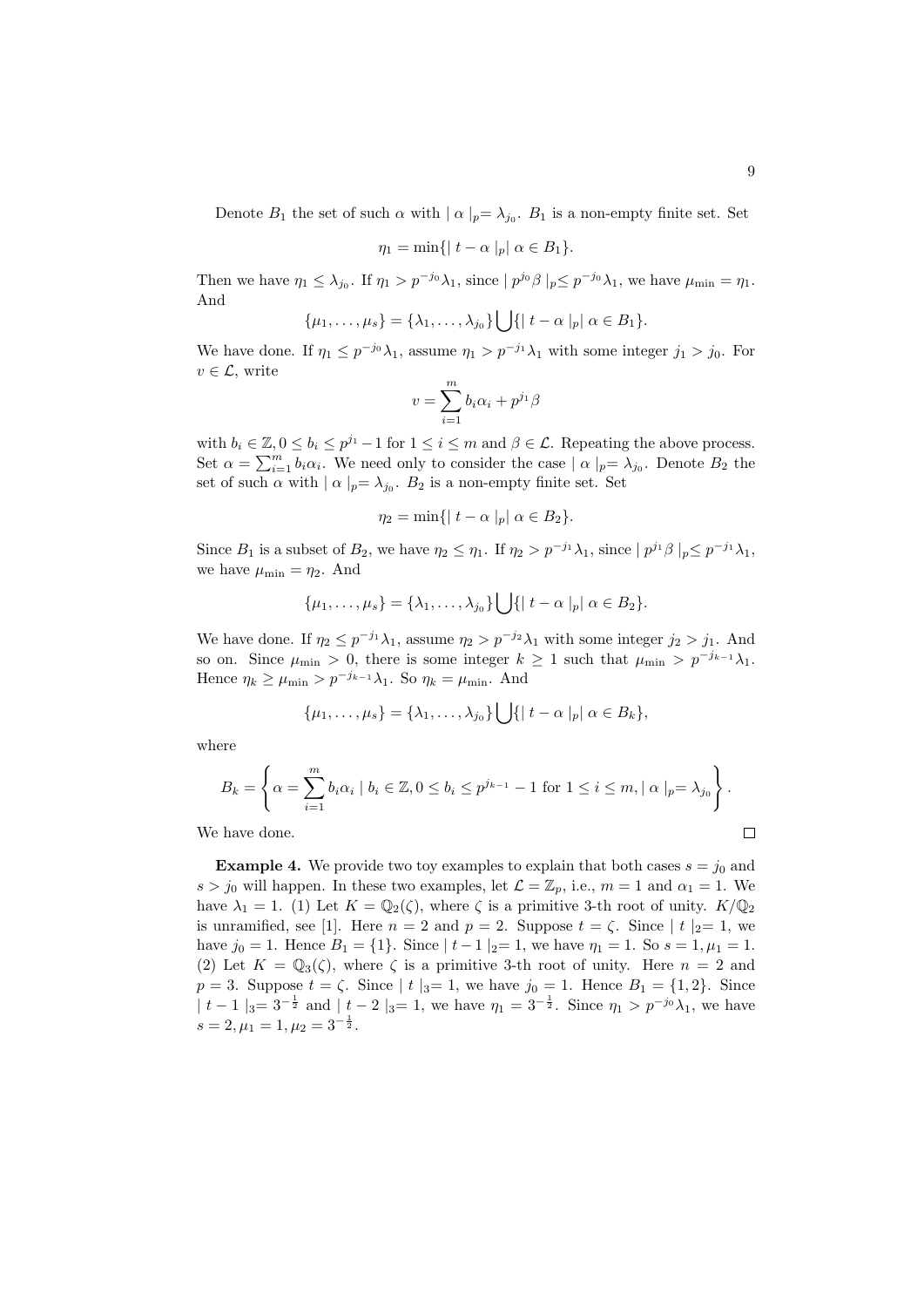# **5.** Discriminants and  $\lambda_2$

Let *K* be an extension of  $\mathbb{Q}_p$  of degree *n*. Let  $\mathcal{L} = \mathcal{L}(\alpha_1, \dots, \alpha_n)$  be a lattice in *K* of full rank. Let  $\sigma_i: K \hookrightarrow \mathbb{Q}_p(1 \leq i \leq n)$  be the *n*  $\mathbb{Q}_p$ -embeddings of *K*. Recall the discriminant of  $\alpha_1, \ldots, \alpha_n$  is defined as

$$
D(\alpha_1,\ldots,\alpha_n)=(\det(\sigma_i(\alpha_j))_{i,j})^2\in\mathbb{Q}_p^\times.
$$

For another basis  $\beta_1, \ldots, \beta_n$  of  $\mathcal{L}$ , we have  $D(\beta_1, \ldots, \beta_n) = uD(\alpha_1, \ldots, \alpha_n)$  with  $u \in (\mathbb{Z}_p^{\times})^2$ . So  $|D(\alpha_1, \ldots, \alpha_n)|_p$  is an invariant of the lattice *L*. Define

$$
D(\mathcal{L}) = | D(\alpha_1, \ldots, \alpha_n) |_p.
$$

**Theorem 5.1.** *Let*  $\mathcal{L} = \mathcal{L}(\alpha_1, \dots, \alpha_n)$  *be a lattice in K of full rank. Let m be the number of vectors amongst*  $\alpha_1, \ldots, \alpha_n$  *whose length is*  $\lambda_1$ *. Then we have* 

$$
D(\mathcal{L}) \leq \lambda_1^{2m} \lambda_2^{2(n-m)}.
$$

*Proof.* It is obvious from the definition of the discriminant  $D(\alpha_1, \ldots, \alpha_n)$ .  $\Box$ 

### **6. Remarks**

All the above results can be easily generalized to the general setting of local fields. A field *k* is a local field, we mean that *k* is complete with respect to a discrete valuation and has a finite residue class field. Let *k* be a local field, and let *K/k* be a finite extension. Then *K* is also a local field. We can define lattices in *K*. And all the previous results still hold in this general setting.

The results in this paper are only of theoretic interest in nature, we do not implement the mentioned algorithms.

**Acknowledgments** The work of this paper was supported by the NNSF of China (Grant No. 11471314), and the National Center for Mathematics and Interdisciplinary Sciences, CAS.

## **References**

- [1] J.W.S. Cassels, *Local fields*, Cambridge University Press, Cambridge, 1986.
- [2] A. Fröhlich and M.J. Taylor, *Algebraic number theory*, Cambridge University Press, Cambridge, 1991.
- [3] N. Koblitz, *p-adic numbers, p-adic analysis, and zeta-functions*, Second edition, Springer, New York, 1984.